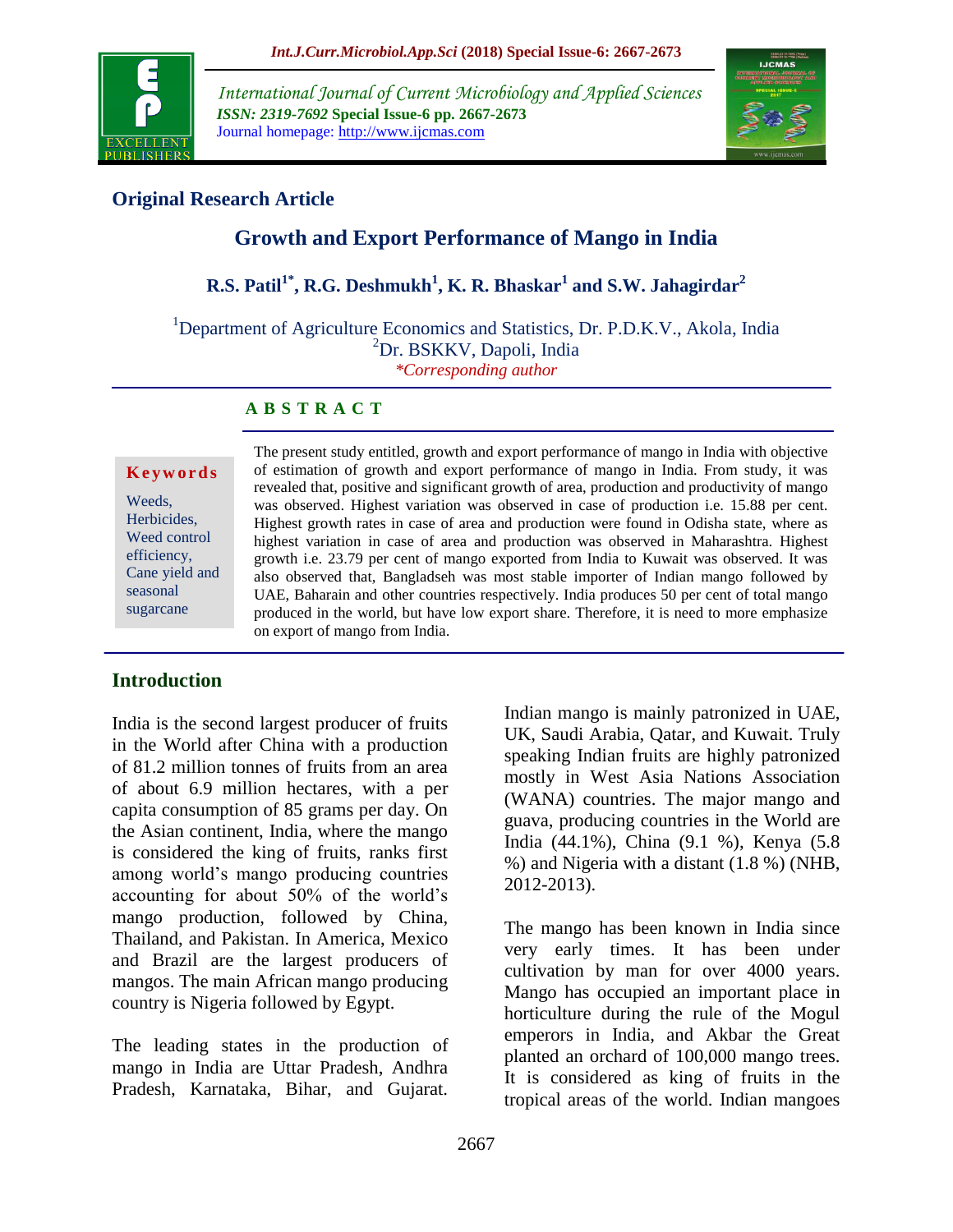come in various shapes, sizes and colours with a wide variety of flavour, aroma and taste. The Indian mango is the special product that substantiates the high standards of quality and bountiful of nutrients packed in it. Mango cultivation is found in many countries of Southeast Asia – the Philippines, Indonesia, Java, Thailand, Burma, Malaysia and Sri Lanka. Introduction of the mango to East and West Africa and subsequently to Brazil is said to have occurred during the sixteenth century. The cultivated mango varieties are the result of constant selection by man from original wild plants for over 4000 years.

The main objectives includes, to study the performance of mango in India. And to study the export performance of mango.

### **Materials and Methods**

The study is based on time series data on area, production, productivity and exports of mango from India obtained from various published issues of APEDA and other government publications for a period of 2004-05 to 2014-15.

### **Analytical tools**

For the present study, following analytical tools were used.

### **1) Coefficient of Variation (CV)**

C. V.  $(96) = \frac{\sigma}{\bar{x}} \times 100$ **2) Compound Growth Rate (CGR)**

The compound growth rate of area, production and productivity of mango crop were worked out by fitting an exponential function as given below

 $Y = ab^t$ 

Where,

Y= Area, Production and productivity a= Intercept b= Regression coefficient  $t =$ Time period (years)

From the coefficient values, the rates of compound growths will be work out by using the formula

 $CGR(r) = [Antilog(logb) - 1] \times 100$ Where,  $r =$  Compound growth rate in per cent.

## **3) Coppocks Instability Index (CII)**

$$
\frac{\sum \log (X_t + 1) - \log (X_t)}{N-1}
$$
  
Delta M = 
$$
\frac{\sum [{\log X_t + 1 - \log X_t} - m]^2}{N-1}
$$
  
C.I.I = [Antilog( $\sqrt{V \log}$ ) - 1] × 100  
Where,

 $X_t$  = Value of area, production and productivity

 $N = No$ . of years

 $m =$  Arithmetic mean of difference between the log of  $X_t$ ,  $X_t + 1$ ,  $X_t + 2$ 

V log = Logarithmic variance of the series.

### **Materials and Methods**

### **Transition probability matrix of export of mango**

Annual export data for period 2004-05 to 2014-15 were used to analyze the direction of trade and changing pattern of Indian mango export. The major Indian mango importing countries considered were U.A.E, Bangladesh, UK, Nepal and Saudi Arabia. Estimation of the exports was done for the study period using Markov chain analysis. **Growth performance of mango**

An attempt was made to estimate the growth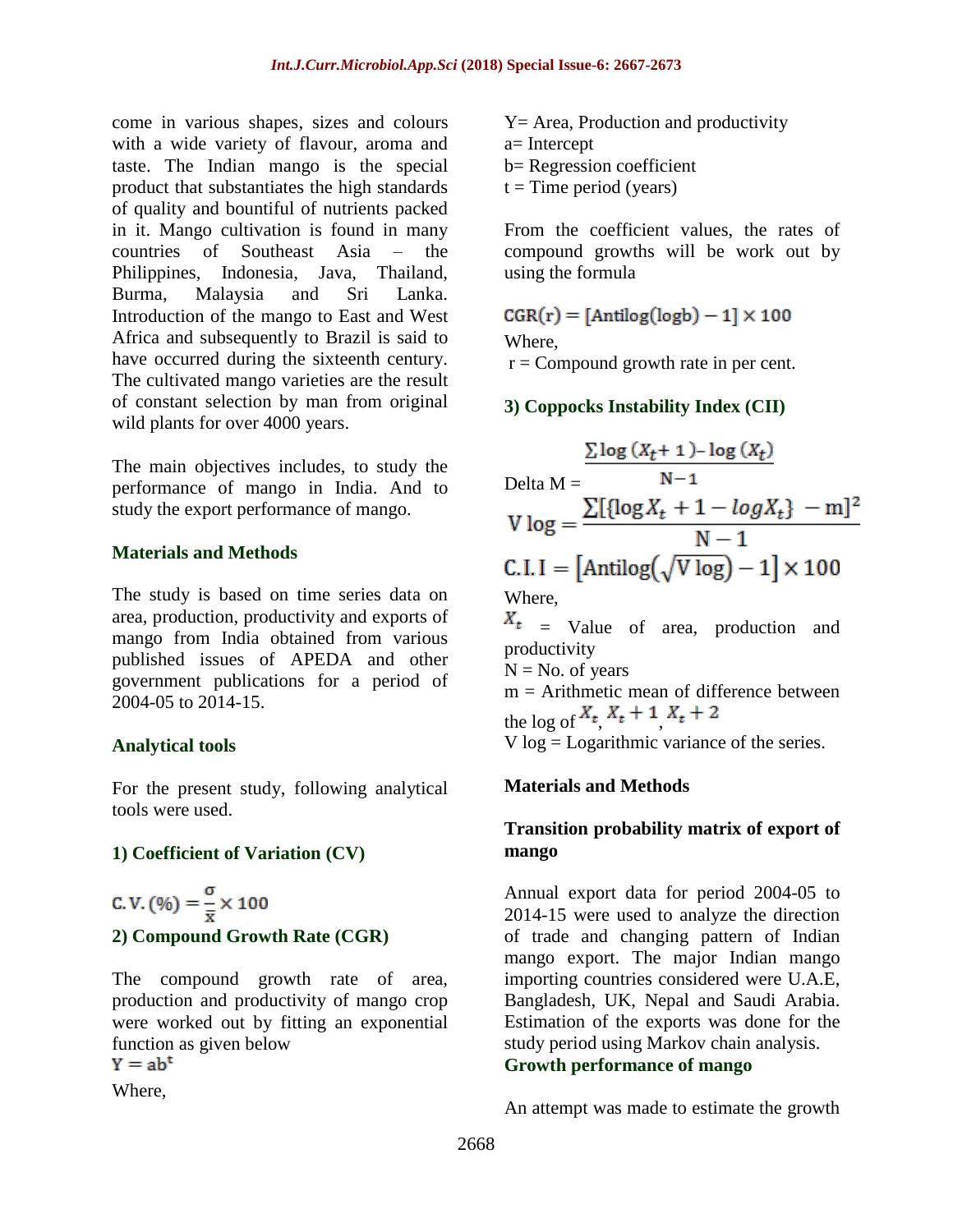rates of area, production and productivity of mango with the help of growth rates model explained in methodology. The results obtained are shown in Table 1.

## **i) Area**

It could be seen from table 1 that the growth rate of area under the mango crop was 1.67 per cent which is significant at the 1 per cent level. This indicates that the area under mango crop in India has increased.

### **ii) Production**

Table 1 indicates that the growth rate of mango production for India was positive i.e. 4.67 per cent which is significant at 1 per cent level over the entire period. The mango production is significant in India has been brought about by the increased yield in which the returns were made possible due to adoption of new varieties.

### **iii) Productivity**

Productivity is the most important criteria in measuring the growth of any crop output. The success or failure of any improvement in the art of agriculture is measured by resultant increase or decrease in the productivity.

As seen from the table 1 that mango productivity in India for a period registered growth of 2.92 per cent which was significant at 1 per cent level. It shows that, the productivity of mango over a period of time increases.

### **Instability in area, production and productivity**

The growth rates of area, production and productivity of mango is significant over the entire period. It was considered necessary to

study the instability in area, production and productivity of mango. Coefficient of variation and instability were estimated for this purpose. The result obtained is presented in table 1.

### **i) Area**

As seen from the table 1 that the coefficient of variation for mango crop for entire period was 7.44 per cent. From this, it is seen that the India exhibited low variation in area under mango crop.

### **ii) Production**

As revealed from Table 1 that, the India witnessed low instability of production but greater than area & productivity as indicated by co-efficient of variation of 15.88 per cent over the entire period.

### **iii) Productivity**

Table 1 revealed that, the productivity of mango over the entire period showed low co-efficient of variation of 12.30 per cent.

From this it is cleared that the instability in mango productivity was less and area were increased over the entire period. It means mango crop was maintain their stability in case of area, production and productivity.

## **Coefficient of instability**

The coefficient of variation measures the absolute variations while coefficient of instability index measures the variation around the trend. The instability index computed using Coppocks Instability Index presented in Table 1.

### **i) Area**

It was observed from table 1 that the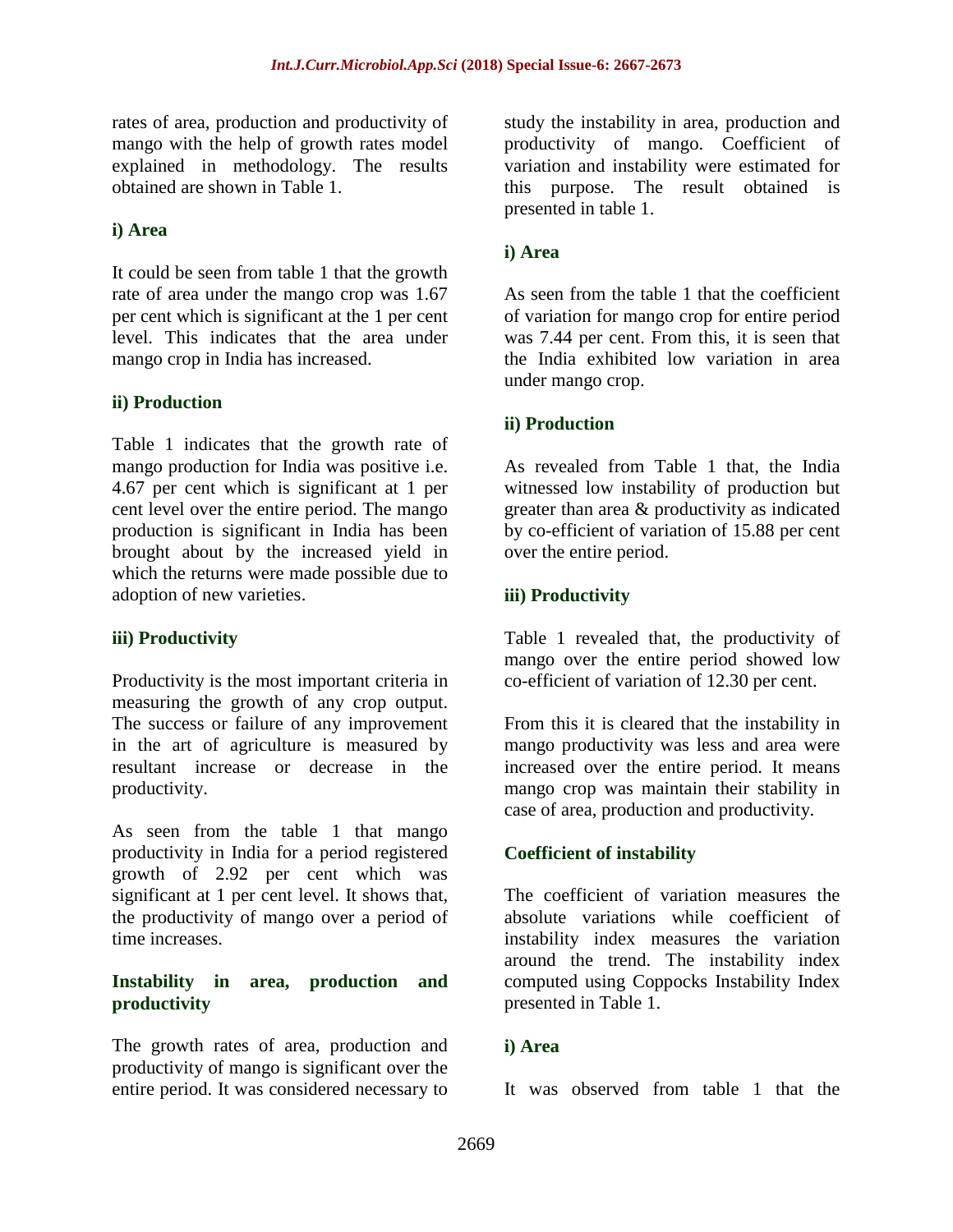instability index of area under mango for entire period was 5.96 per cent. It shows low actual variation in area of mango crop.

### **ii) Production**

It was observed from table 1 that the instability index of production under guava for entire period was 8.28 per cent. It shows low actual variation in production of mango crop.

### **iii) Productivity**

It was observed from table 1 that the instability index of productivity under mango crop for entire period was 9.65 per cent. It shows low actual variation in productivity of mango crop.

### **State wise performance of mango**

From table 2, it was revealed that the highest growth in case of area of mango crop was observed in Odisha state i.e. 5.65 per cent which is significant at 1 per cent level, whereas least growth was observed in Bihar state i.e. 0. 68 per cent. The highest growth in case of production of mango crop was observed in Odisha state i.e. 8. 92 per cent which is significant at 1% level, where as lowest growth was observed in Tamil Nadu state i.e. 4.66 per cent, which is significant at 1 per cent level. The highest growth rate in case of productivity of mango crop was observed in Uttar Pradesh state i.e. 5.44 per cent which is significant at 1% level where as the least growth was observed in Tamil Nadu state i.e. 2.16 per cent which is significant at 10 per cent level.

From table it was also seen that, the highest variation in case of area under mango crop was observed in Maharashtra state i.e. 21.54 per cent where as lowest variation was found in Bihar state i.e. 2.35 per cent. The highest variation in case of production of mango crop was observed in Maharashtra state i.e. 31. 90 per cent where as lowest variation was observed in Bihar state i.e. 16.08 per cent. The highest variation in case of productivity of mango crop was observed in Maharashtra state i.e. 63.83 per cent where as lowest was found in Tamil Nadu state i.e. 12.42 per cent.

The highest actual variation in case of area under mango crop was observed in Maharashtra state i.e. 19.09 per cent where as lowest was found in Bihar state i.e. 0.73 per cent. The highest actual variation in case of production of mango crop was observed in Odisha state i.e. 29.91per cent where as lowestactual variation was observed in Uttar Pradesh state that is 6 point 20% the highest actual variation in case of productivity of mango crop was observed in Maharashtra state i.e. 47.26 percent lowest was found in Uttar Pradesh state that is 7.09%.

### **Country wise export performance of mango**

From table 3, it was revealed that, highest growth rate of quantity of mango exported to Kuwait from India was 23.79 per cent which is significant at 1 per cent level where as lowest was found in U.A.E. i.e. 5.82 per cent which is significant at 1 per cent level. The highest growth rate in case of total value of mango exported was found in Kuwait i.e. 23.80 per cent & lowest was found in Behrain i.e. 8.19 per cent which is significant at 1 per cent level.

The highest variation in case of quantity of mango exported was found in Kuwait i.e. 134. 78 per cent where as lowest was found in U.A.E. i.e. 26.48 per cent. Highest variation in case of total value of mango exported was observed in UK i.e. 69.48 per cent where as lowest was found in Behrain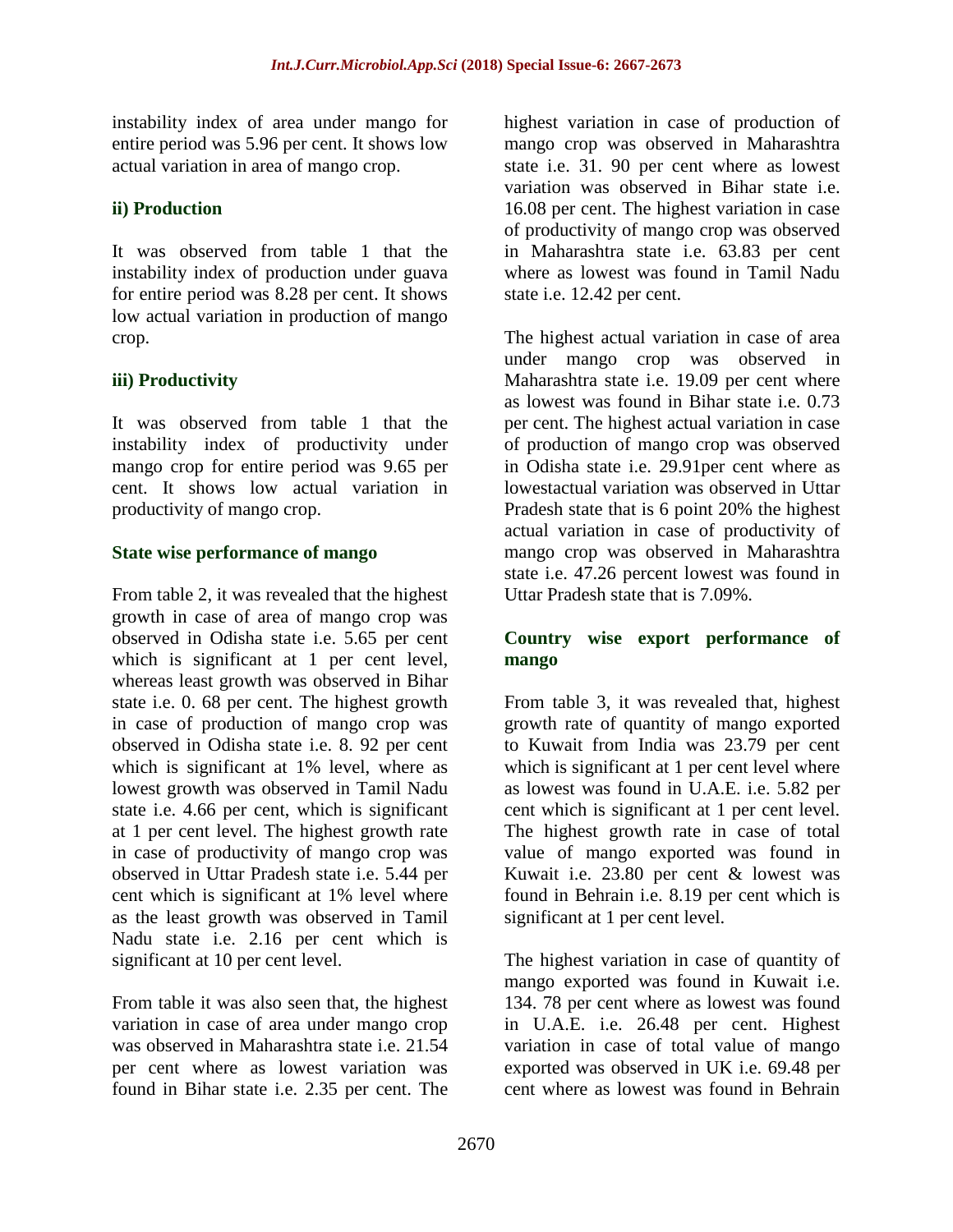i.e. 34.62 per cent.

#### **Transition probability matrix of export of mango**

The transitional probability matrix presented in table 4, depict a broad idea of change in the direction of trade of Indian mango during 2004-05 to 2014-15 period. The six major countries which imported mango were, Bangladesh, UAE, Saudi Arabia, UK, Nepal and Baharin. The export to remaining countries was pooled under the category of other countries.

From the above table it can observed that Bangladesh was most stable importer of Indian mango as it retained 73.33 per cent of its share from previous year by losing 21.03 per cent share to UAE, 1.12 per cent to Saudi and 4.52 per cent to Nepal even though it gained considerable share from Nepal (i.e. 97.45 per cent).

UAE is another stable importer of Indian mango because it retained 51.73 percent of its share from the previous year by losing 6.78 per cent to Saudi Arabia, 12.11 per cent to UK, 10.12 per cent to Nepal, 1.62 per cent to Baharin and 17.59 per cent to other countries. But it gained 21.03 per cent share from Bangladesh, 100 per cent from Saudi Arabia 97.59 per cent from UK 59.65 per cent from Bharin and 96.20 per cent to other countries.

Saudi Arabia could not retain its previous year share over a period of time. By losing 100 per cent share to UAE and gain 1.12 per cent share from Bangladesh, 6.78 per cent from UAE and 16.11 per cent from Baharin. UK is another country which could not retain its previous year share over a period of time by losing 97.59 per cent area to UAE and 2.41 per cent to Baharin and it gains

12.11 per cent previous year share from UAE.

Nepal retains only 0.46 per cent previous year share by losing 97.45 per cent area to Bangladesh and 2.09 per cent area to Baharin and it gained 4.52 per cent share from Bangladesh, 10.17 per cent share from UAE. Baharin is another stable importer of Indian mango because it retains 24.24 per cent previous year share over a period of time by losing 59.65 per cent share to UAE and 16.11 percent share to Saudi Arabia while it gained 1.62 per cent share from UAE, 2.41 per cent from UK and 2.09 per cent from Nepal. Other countries retained only 3.80 per cent of its share from previous year by losing 96.20 per cent share to UAE while it gained 17.59 per cent previous share from UAE.

From above table it was concluded that Bangladesh was major importer of Indian mango followed by UAE, Baharin and other countries respectively.

From study, it was concluded that, positive and significant growth of area, production and productivity of mango was observed. Highest variation was observed in case of production i.e. 15.88 per cent. Highest growth rates in case of area and production were found in Odisha state, where as highest variation in case of area and production was observed in Maharashtra. Highest growth i.e. 23.79 per cent of mango exported from India to Kuwait was observed. It was also observed that, Bangladseh was most stable importer of Indian mango followed by UAE, Baharain and other countries respectively. India produces 50 per cent of total mango produced in the world, but have low export share. Therefore, it is need to more emphasize on export of mango.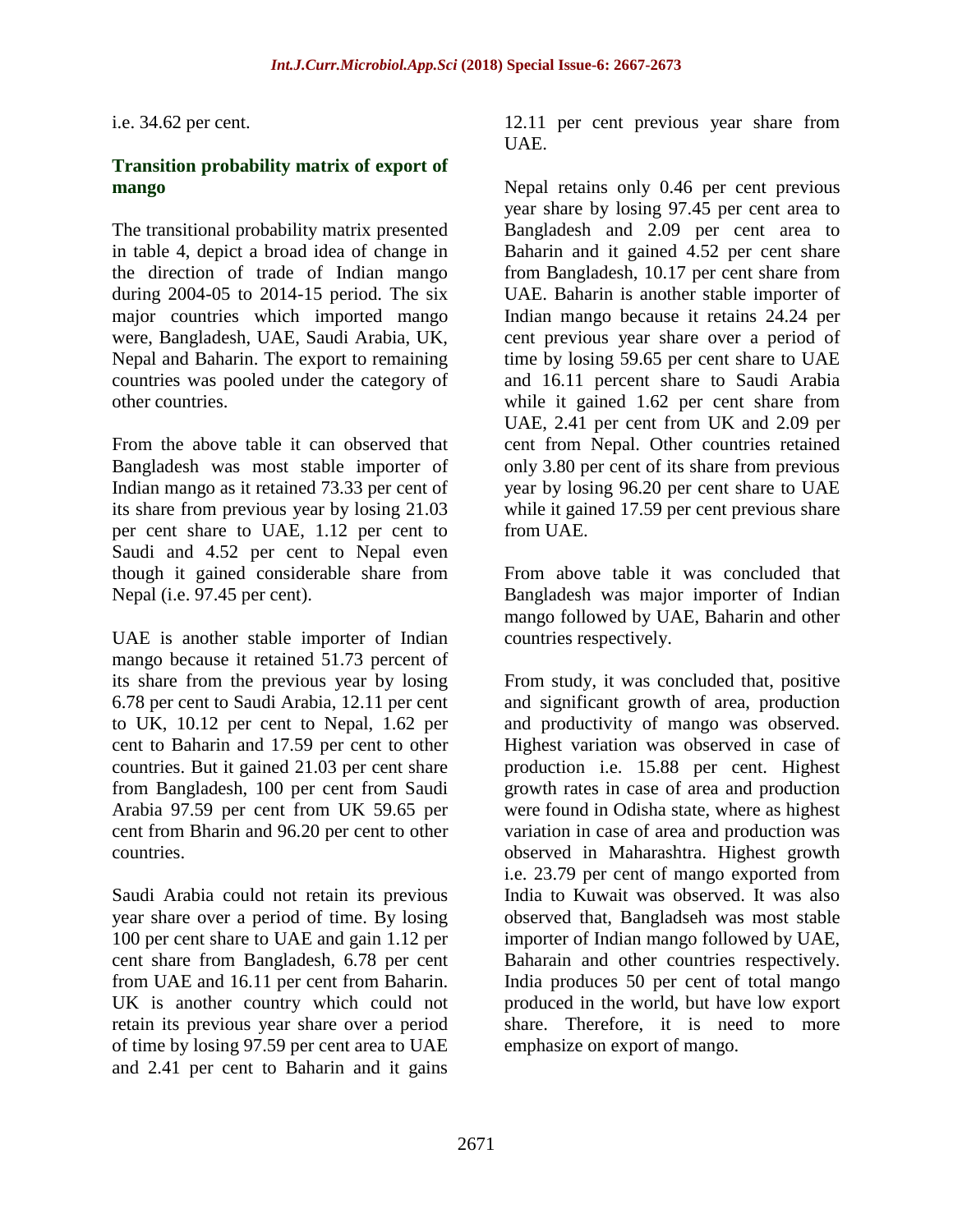#### *Int.J.Curr.Microbiol.App.Sci* **(2018) Special Issue-6: 2667-2673**

| Sr. No | <b>Particulars</b> | Compound<br>growth rate | <b>Coefficient of</b><br><b>Variation</b> | <b>Coppocks</b><br><b>Instability</b><br><b>Index</b> |
|--------|--------------------|-------------------------|-------------------------------------------|-------------------------------------------------------|
|        | Area               | $1.67***$               | 7.44                                      | 5.96                                                  |
|        | Production         | $4.67***$               | 15.88                                     | 8.28                                                  |
| ັ      | Productivity       | $2.92***$               | 12.30                                     | 9.65                                                  |

### **Table.1** Growth performance of mango in India during 2004-05 to 2014-15

## **Table.3** Country wise export performance of mango during 2004-05 to 2014-15

| Sr. No.        | Country      |             | Quantity | <b>Value</b> |       |
|----------------|--------------|-------------|----------|--------------|-------|
|                |              | CGR         | CV       | CGR          | CV    |
|                | Bangladesh   | $-23.13***$ | 64.24    | $-3.81**$    | 60.11 |
| $\overline{2}$ | U.A.E.       | $5.82***$   | 26.48    | $17.24***$   | 51.96 |
| 3              | Saudi Arabia | 1.30        | 27.34    | $11.51***$   | 42.79 |
| $\overline{4}$ | U.K.         | 0.44        | 45.46    | 9.81         | 69.48 |
| 5              | Nepal        | $-9.54$     | 52.48    | 3.53         | 40.33 |
| 6              | Bahrain      | $-0.67$     | 36.09    | $8.19***$    | 34.62 |
| 7              | Netherlands  | $-13.08$    | 75.67    | $-6.98$      | 61.35 |
| 8              | Kuwait       | 23.79***    | 134.78   | 23.80***     | 67.60 |
| 9              | Japan        | $-18.18***$ | 74.22    | $-6.96$      | 51.14 |
| 10             | Singapore    | 13.60***    | 41.46    | 21.88***     | 66.15 |
| 11             | Others       | $7.62***$   | 30.30    | 18.11***     | 59.72 |
| <b>Total</b>   |              | $-3.81***$  | 22.67    | $11.64***$   | 36.91 |

# **Table.4** Transition probability matrix of export of mango during 2004-05 to 2014-15

| Country       | <b>Bangladesh</b> | U.A.E.          | Saudi Arabia     | U.K.             | <b>Nepal</b>     | <b>Bahrain</b>   | <b>OTHERS</b>    |
|---------------|-------------------|-----------------|------------------|------------------|------------------|------------------|------------------|
| Bangladesh    | 0.7333            | 0.2103          | 0.0112           | 0.0000           | 0.0452           | 0.0000           | 0.0000           |
| U.A.E.        | 0.0000            | 0.5173          | 0.0678           | 0.1211           | 0.1017           | 0.0162           | 0.1759           |
| Saudi Arabia  | 0.0000            | 1.0000          | 0.0000           | 0.0000           | 0.0000           | 0.0000           | 0.0000           |
| U.K.          | 0.0000            | 0.9759          | 0.0000           | 0.0000           | 0.0000           | 0.0241           | 0.0000           |
| Nepal         | 0.9745            | 0.0000          | 0.0000           | 0.0000           | 0.0046           | 0.0209           | 0.0000           |
| Bahrain       | 0.0000            | 0.5965          | 0.1611           | 0.0000           | 0.0000           | 0.2424           | 0.0000           |
| <b>OTHERS</b> | 0.0000            | 0.9620          | 0.0000           | 0.0000           | 0.0000           | 0.0000           | 0.0380           |
| Total         | 1.7078            | 4.2621          | 0.2401           | 0.1211           | 0.1516           | 0.3036           | 0.2138           |
| Remark        | 70.78 %           | 326.21 %        | 75.99 %          | 87.89 %          | 84.84 %          | 69.64 %          | 78.62 %          |
|               | <b>Increase</b>   | <b>Increase</b> | <b>Reduction</b> | <b>Reduction</b> | <b>Reduction</b> | <b>Reduction</b> | <b>Reduction</b> |